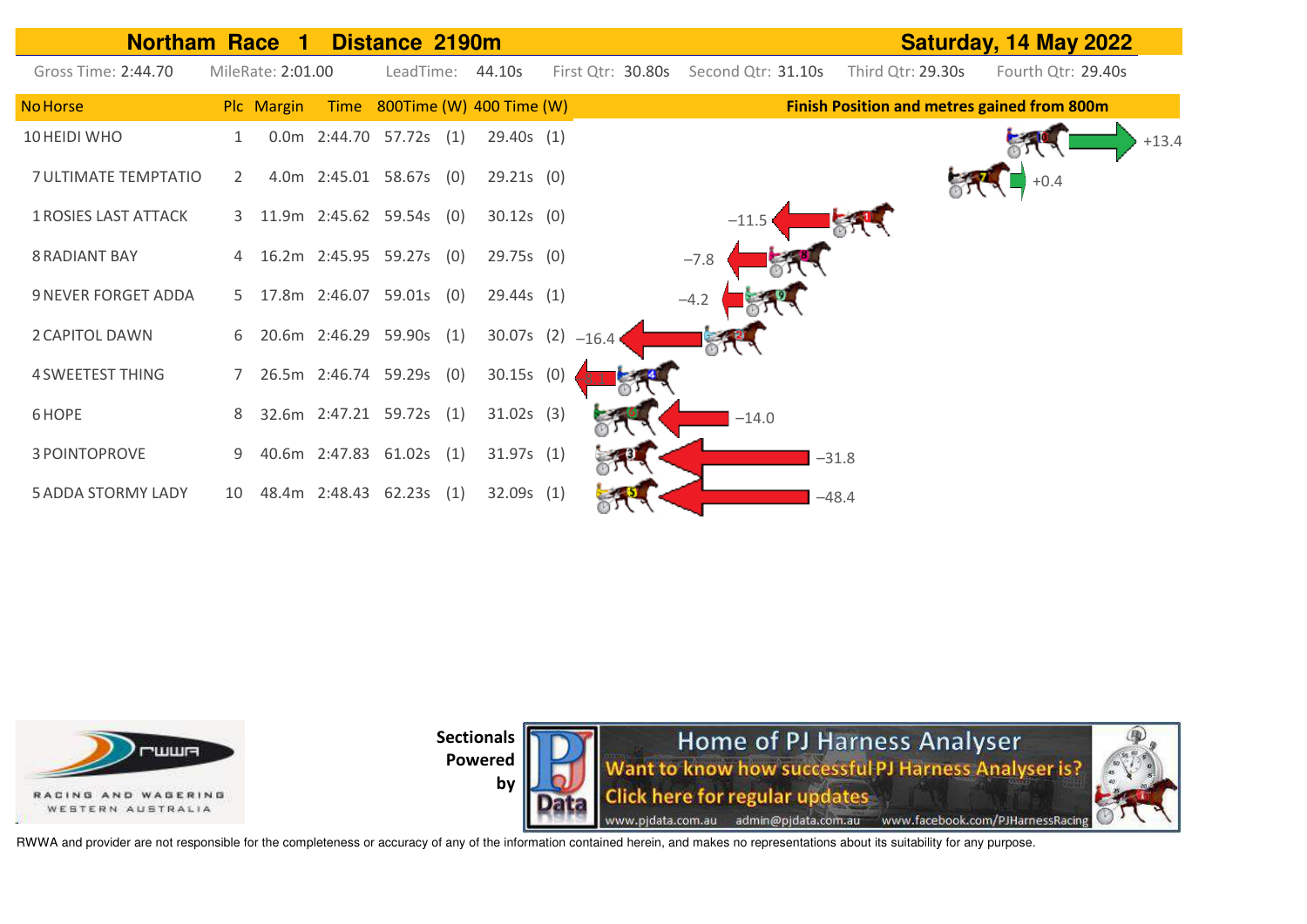| <b>Northam Race</b>       |             | $\overline{2}$    |                | Distance 2620m           |     |                               |                   |                    |         |                                                    | Saturday, 14 May 2022 |
|---------------------------|-------------|-------------------|----------------|--------------------------|-----|-------------------------------|-------------------|--------------------|---------|----------------------------------------------------|-----------------------|
| Gross Time: 3:16.10       |             | MileRate: 2:00.40 |                | LeadTime:                |     | 76.60s                        | First Qtr: 30.50s | Second Qtr: 30.20s |         | Third Qtr: 29.30s                                  | Fourth Qtr: 29.50s    |
| <b>No Horse</b>           |             | Plc Margin        |                |                          |     | Time 800Time (W) 400 Time (W) |                   |                    |         | <b>Finish Position and metres gained from 800m</b> |                       |
| <b>5 BE ROCK HARD</b>     |             |                   | $0.0m$ 3:16.10 | 58.80s                   | (0) | $29.50s$ (0)                  |                   |                    |         |                                                    | 0.0                   |
| <b>8 CAVALRY CALL</b>     | 2           |                   |                | 16.5m 3:17.38 58.87s (0) |     | $29.54s$ (2)                  |                   | $-0.9$             |         |                                                    |                       |
| <b>9 FOLLOW THE MUSIC</b> | 3           |                   |                | 17.8m 3:17.48 59.44s (1) |     | 29.93s(2)                     | $-8.8$            |                    |         |                                                    |                       |
| <b>6 THE SITUATION</b>    | 4           |                   |                | 33.0m 3:18.65 60.20s     | (1) | 30.75s(3)                     |                   |                    | $-19.2$ |                                                    |                       |
| 2 IM DECADENT             | 5           |                   | 33.5m 3:18.69  | 60.80s                   | (0) | $31.16s$ (0)                  |                   |                    | $-27.3$ |                                                    |                       |
| <b>4 SEVEN DEMERITS</b>   | 6           |                   |                | 36.2m 3:18.90 59.98s (0) |     | $30.64s$ (0)                  |                   | $-16.2$            |         |                                                    |                       |
| 7 GIRLFROMDANDALUP        | $7^{\circ}$ |                   |                | 42.9m 3:19.42 61.12s     | (0) | $31.46s$ (0)                  |                   |                    |         | $-31.7$                                            |                       |
| <b>3 JIVING JOLT</b>      | 8           |                   |                | 58.4m 3:20.62 62.73s     | (1) | 32.80s(1)                     |                   |                    |         | $-53.8$                                            |                       |



**by** 



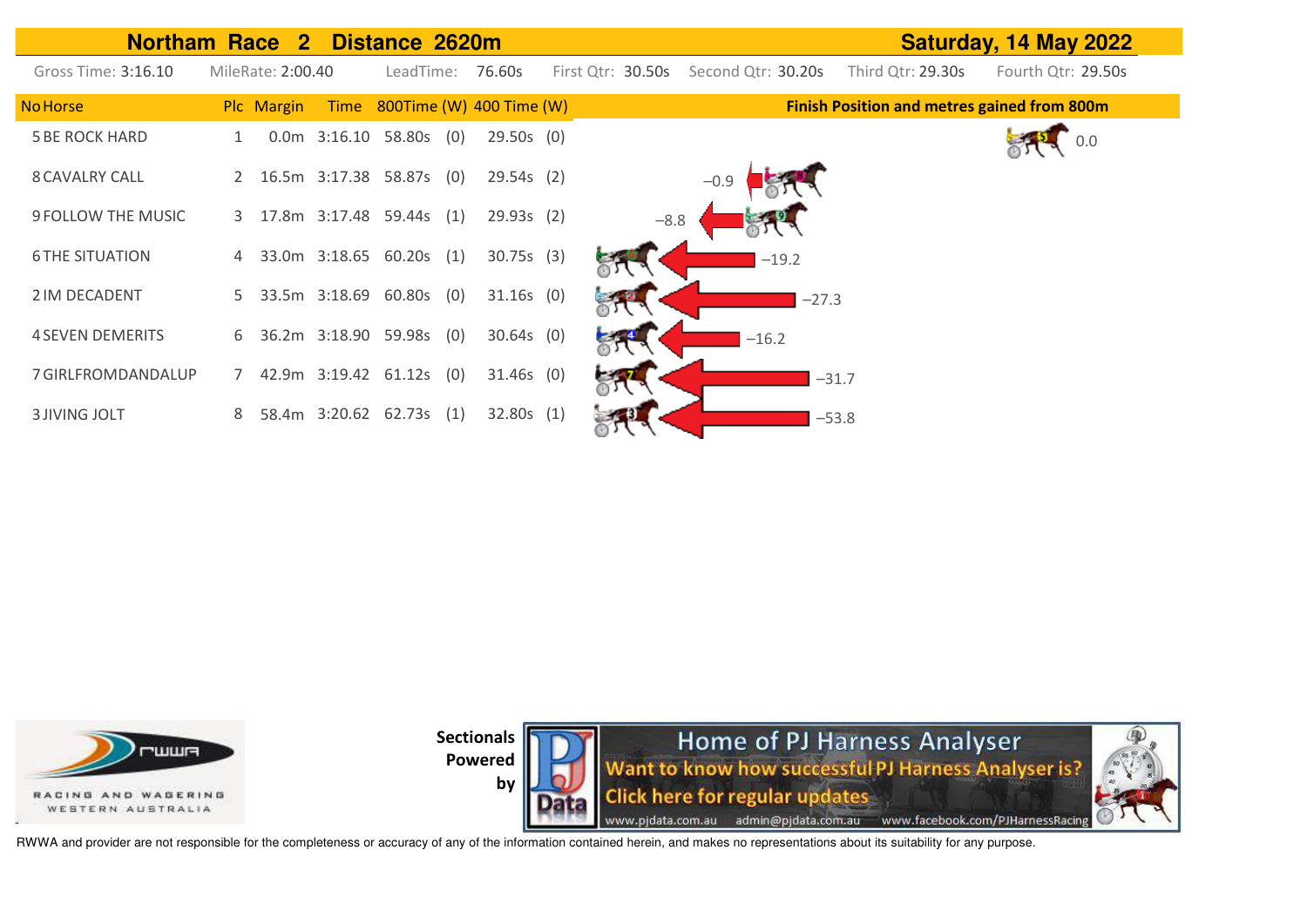







RWWA and provider are not responsible for the completeness or accuracy of any of the information contained herein, and makes no representations about its suitability for any purpose.

**by**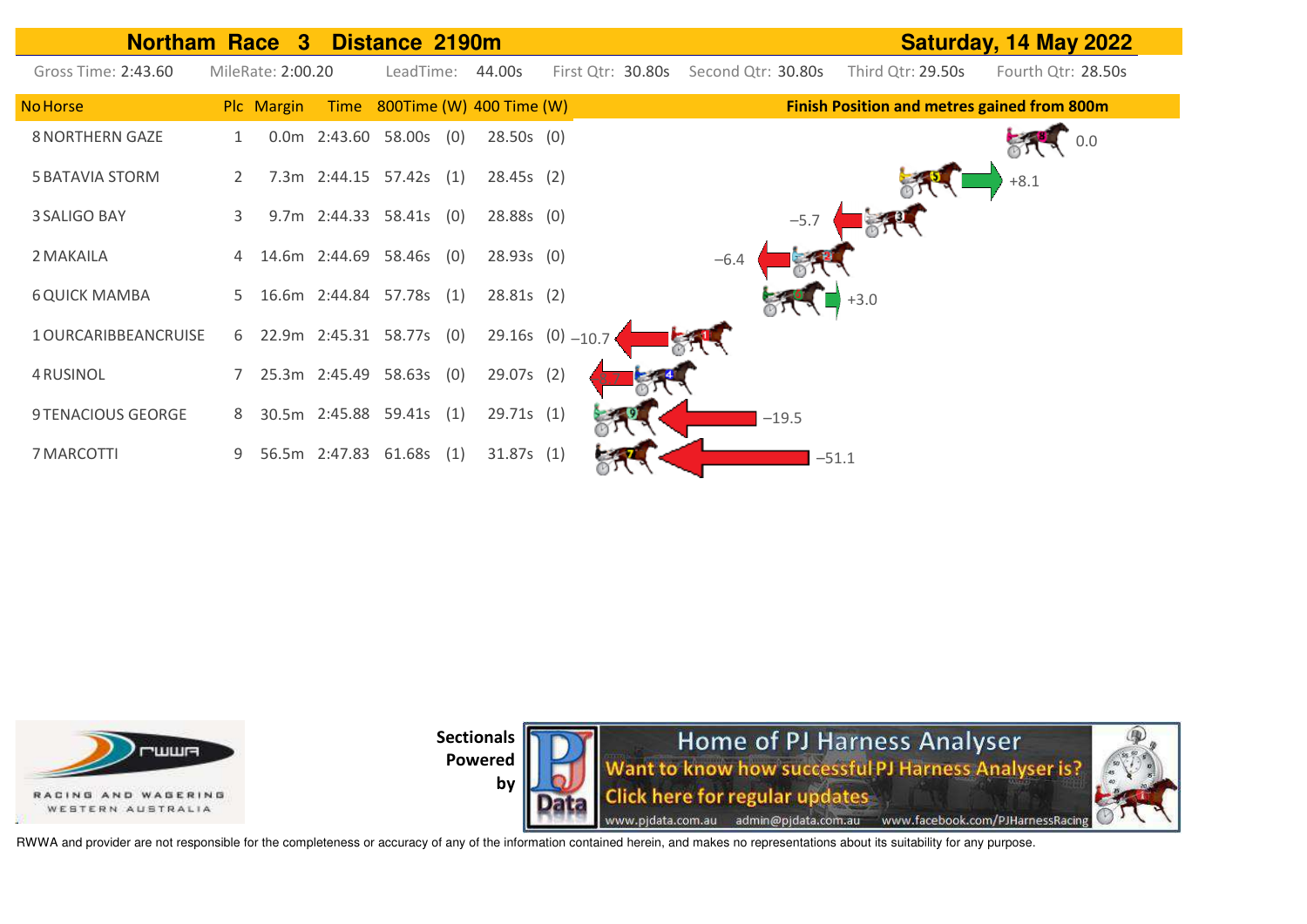



**Home of PJ Harness Analyser** Want to know how successful PJ Harness Analyser is? **Click here for regular updates** www.pjdata.com.au admin@pjdata.com.au www.facebook.com/PJHarnessRacing



RWWA and provider are not responsible for the completeness or accuracy of any of the information contained herein, and makes no representations about its suitability for any purpose.

**by**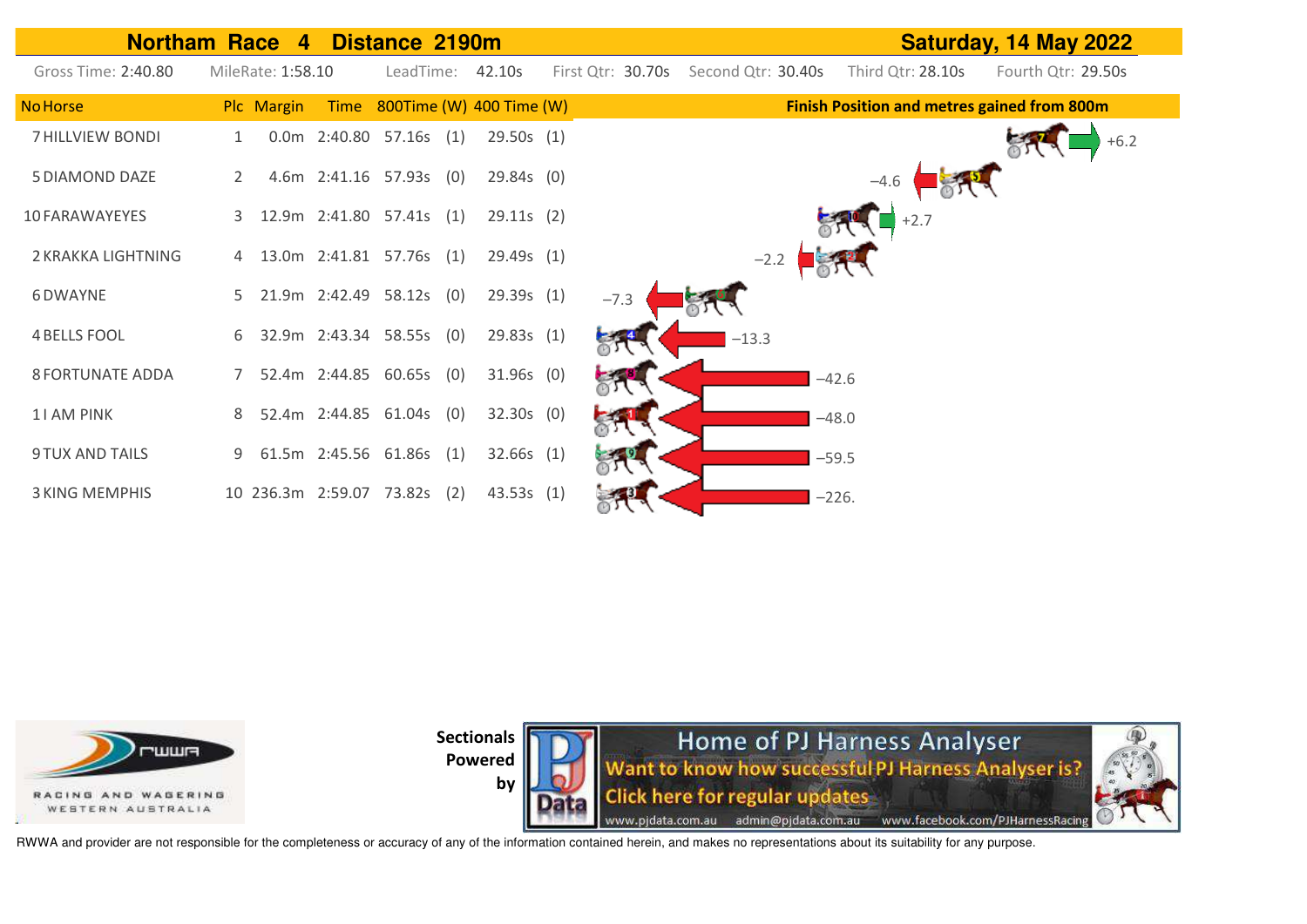| Northam Race 5 Distance 2190m |    |                   |                            |     |                               | Saturday, 14 May 2022 |                    |         |                                                    |                    |  |  |
|-------------------------------|----|-------------------|----------------------------|-----|-------------------------------|-----------------------|--------------------|---------|----------------------------------------------------|--------------------|--|--|
| Gross Time: 2:46.20           |    | MileRate: 2:02.20 | LeadTime:                  |     | 46.50s                        | First Qtr: 32.90s     | Second Qtr: 30.20s |         | Third Qtr: 28.00s                                  | Fourth Qtr: 28.60s |  |  |
| <b>No Horse</b>               |    | Plc Margin        |                            |     | Time 800Time (W) 400 Time (W) |                       |                    |         | <b>Finish Position and metres gained from 800m</b> |                    |  |  |
| <b>1 ROBBIE ROCKET</b>        |    |                   | 0.0m 2:46.20 56.56s (0)    |     | $28.60s$ (0)                  |                       |                    |         |                                                    |                    |  |  |
| 6 TEVARICH                    |    |                   | 12.9m 2:47.17 57.20s (2)   |     | 28.96s(3)                     |                       | $-8.5$             |         |                                                    |                    |  |  |
| <b>3 TEXAS TARA</b>           |    |                   | 3 13.5m 2:47.21 57.51s (1) |     | 29.42s(1)                     |                       | $-12.9$            |         |                                                    |                    |  |  |
| <b>5 STAR OF THE CLASS</b>    |    |                   | 4 14.6m 2:47.30 56.52s (0) |     | 28.69s(2)                     |                       |                    |         | $+1.2$                                             |                    |  |  |
| 2 TWOANDAHALF TIGERS          | 5. |                   | 19.3m 2:47.65 57.52s (1)   |     | 29.50s(1)                     | $-13.1$               |                    |         |                                                    |                    |  |  |
| 7 GLOWING REPORT              |    |                   | 6 19.5m 2:47.66 57.59s (0) |     | $29.60s$ (0)                  | $-14.1$               |                    |         |                                                    |                    |  |  |
| 8 TRADIE                      |    |                   | 25.0m 2:48.08 57.60s (0)   |     | $29.61s$ (0)                  |                       |                    | $-14.2$ |                                                    |                    |  |  |
| 4 IM BETA THAN GOUDA          | 8  |                   | 30.3m 2:48.48 57.94s (1)   |     | 29.86s (1)                    |                       |                    | $-19.1$ |                                                    |                    |  |  |
| 9 ACOLTNAMEDSU                | 9  |                   | 35.9m 2:48.90 59.13s       | (2) | $30.78s$ (2)                  |                       |                    | $-35.9$ |                                                    |                    |  |  |





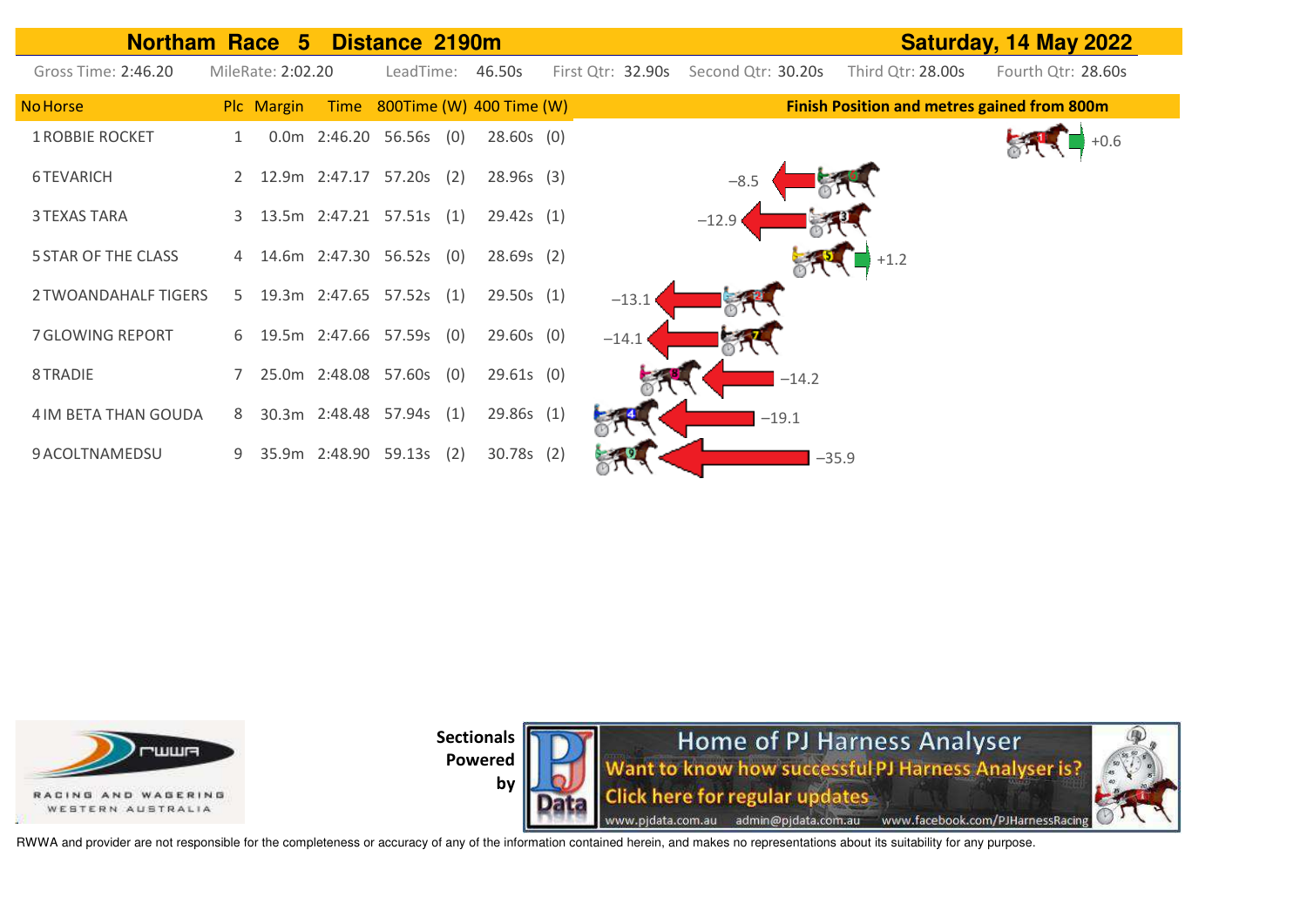



**Sectionals** 

**Powered by** 

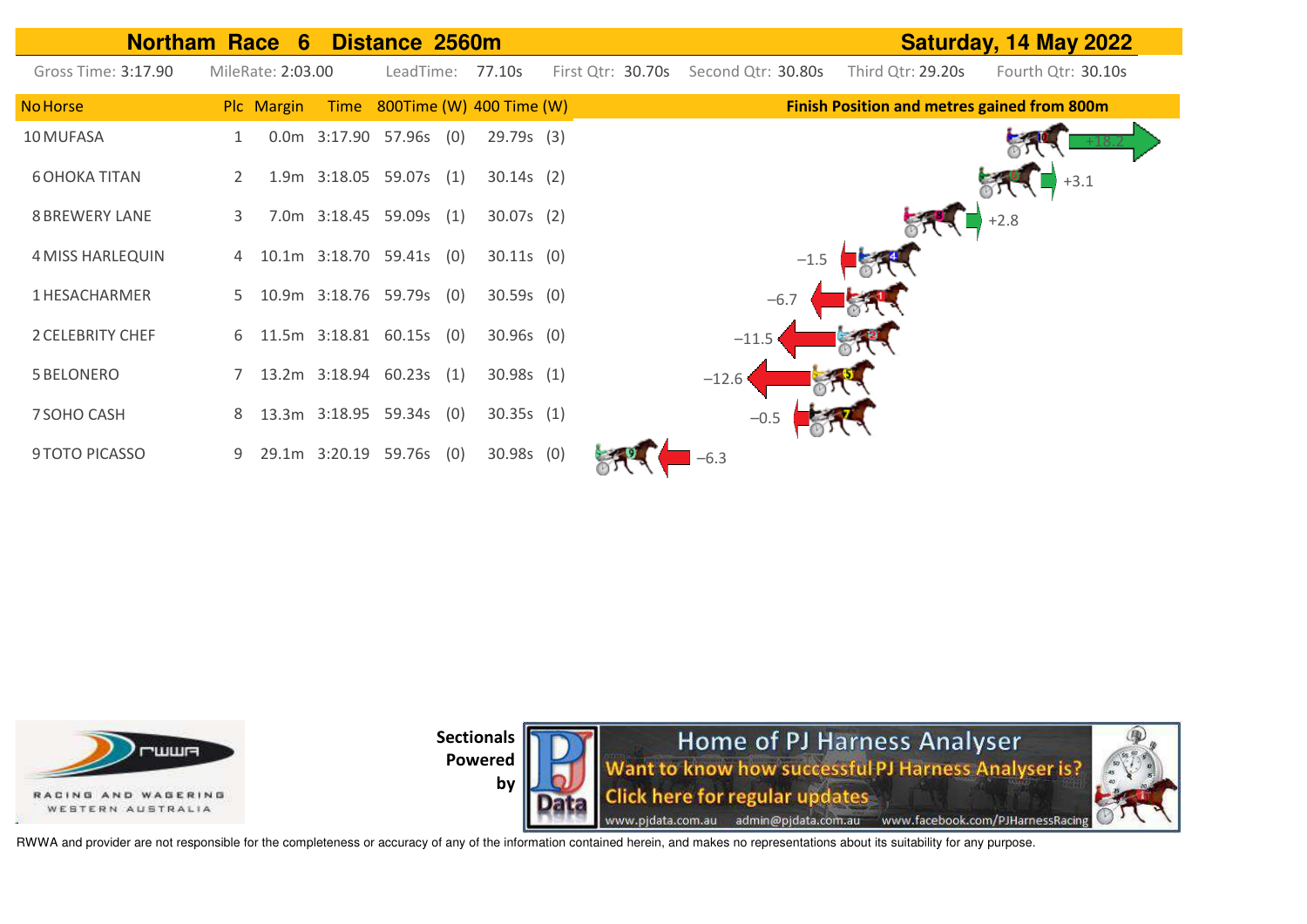| <b>Northam Race</b>      |   | $\blacksquare$    |               | Distance 2190m           |                               |                   |        |                    |         |                   | Saturday, 14 May 2022                              |
|--------------------------|---|-------------------|---------------|--------------------------|-------------------------------|-------------------|--------|--------------------|---------|-------------------|----------------------------------------------------|
| Gross Time: 2:44.80      |   | MileRate: 2:01.10 |               |                          | LeadTime: 43.30s              | First Qtr: 30.90s |        | Second Qtr: 29.90s |         | Third Qtr: 29.90s | Fourth Qtr: 30.80s                                 |
| <b>No Horse</b>          |   | Plc Margin        |               |                          | Time 800Time (W) 400 Time (W) |                   |        |                    |         |                   | <b>Finish Position and metres gained from 800m</b> |
| 7 WHERESTHETOWROPE       | 1 |                   |               | 0.0m 2:44.80 59.79s (0)  | 29.70s (2)                    |                   |        |                    |         |                   | $+12.0$                                            |
| 9 MAGICAL MYSTY          |   |                   |               | 4.7m 2:45.18 59.83s (0)  | $30.46s$ (1)                  |                   |        |                    |         |                   | $+11.5$                                            |
| <b>5 CYBER STORM</b>     | 3 |                   |               | 8.2m 2:45.46 59.73s (0)  | $30.36s$ (3)                  |                   |        |                    |         |                   | $+12.8$                                            |
| <b>4 STAR OF THE BAY</b> | 4 |                   |               | 11.5m 2:45.73 61.57s (0) | $31.68s$ (0)                  |                   |        | $-11.5$            |         |                   |                                                    |
| 10 IM RIDDLER            | 5 |                   |               | 29.2m 2:47.15 61.18s (1) | 31.41s(1)                     |                   | $-6.4$ |                    |         |                   |                                                    |
| <b>6 MOTOR ON LILLY</b>  | 6 |                   |               | 33.1m 2:47.47 61.11s (1) | $31.97s$ (0)                  |                   | $-5.5$ |                    |         |                   |                                                    |
| 3 SHEHADI                |   |                   |               | 41.3m 2:48.13 62.94s (1) | 32.88s(1)                     |                   |        |                    | $-29.7$ |                   |                                                    |
| 2 INNOCENT OSCAR         | 8 |                   |               | 41.6m 2:48.15 62.48s (1) | $32.47s$ (3)                  |                   |        |                    | $-23.6$ |                   |                                                    |
| <b>1 CLEAR SPRINGS</b>   |   |                   | 74.1m 2:50.77 | 65.70s (0)               | $35.43s$ (0)                  |                   |        |                    | $-66.3$ |                   |                                                    |



**Sectionals**